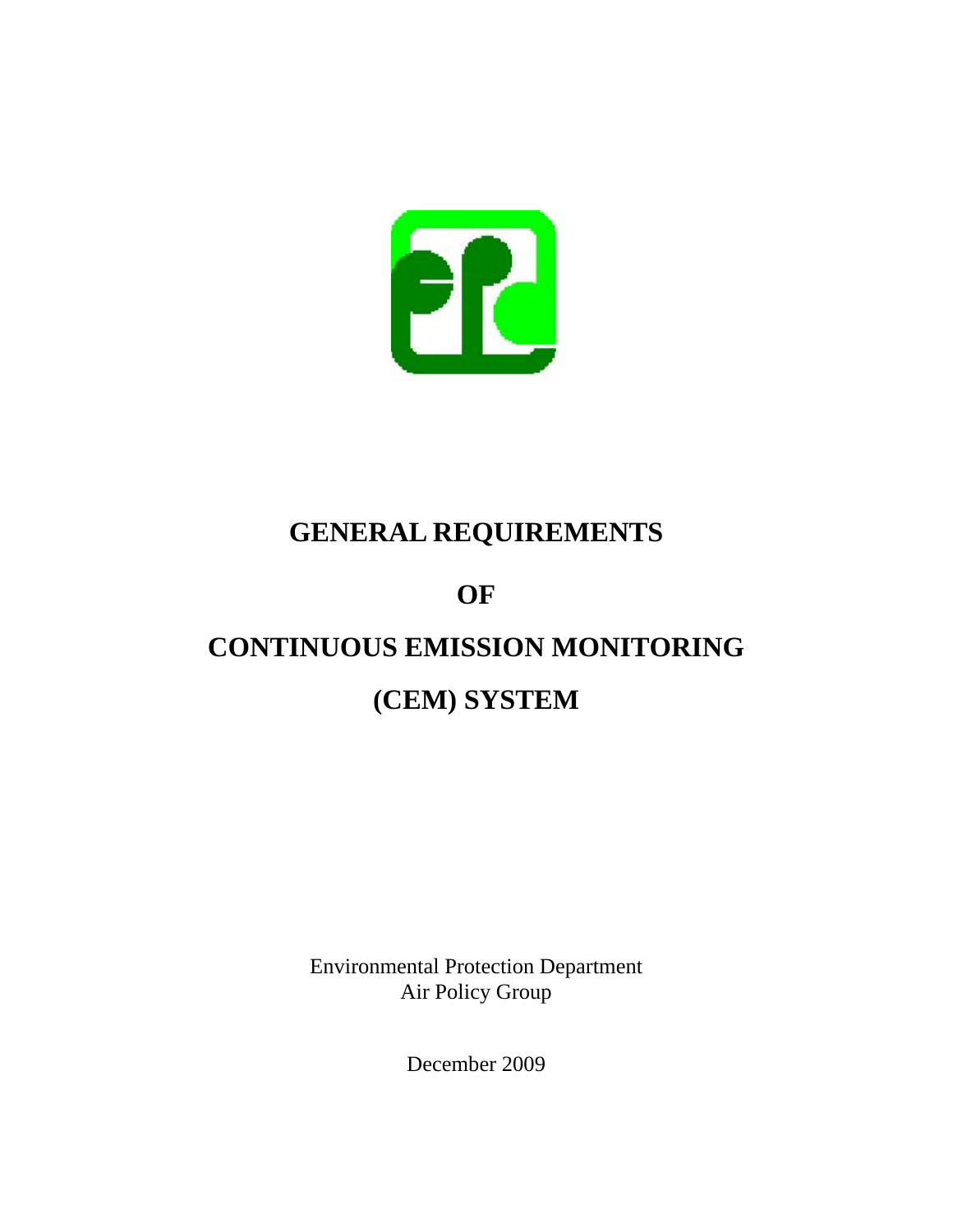## **1. APPLICATION**

For effective process control and measurement of air emissions from industrial operations / facilities, CEM systems have been widely used by the industries and the regulating bodies to monitor plant performance or emission compliance. Some Specified Processes (SP) are required to implement CEM for their air emissions under licensing requirements. The following sets out the general requirements of CEM system in respect of equipment selection, quality control and reporting for the public power utilities and waste incinerators.

## **2. CEM SYSTEM REQUIREMENTS**

#### 2.1 Acquisition of CEM system

It is necessary to ensure suitable CEM system which is proven to be suitable for the intended application being selected and deployed for compliance monitoring. Generally, such system shall have type approval or certification at the appropriate measuring range(s) for the specific measurements by recognized international or national certification body, such as MCERTS in the UK, TUV in Germany or other body acceptable to the Authority.

For CEM system already in service, the Authority may accept continuation of the use of the existing CEM system, provided that it can be demonstrated to the satisfaction of the Authority that such system is capable of producing representative measurement results of relevant determinands. In any case, all CEM systems will need to comply with the performance standards set out in Section 2.2 'Measurement Uncertainty' below, and have the means for tests for linearity, zero and span drift.

#### 2.2 Measurement Uncertainty

 $\overline{a}$ 

The CEM system shall meet the measurement uncertainty requirements as specified in the following Directives of the European Union (EU) or other equivalent requirements acceptable to the Authority:

- *Directive on the incineration of waste*  $(2000/76/EC)^1$  for incineration processes, including those for hazardous waste, co-incineration, municipal waste and clinical waste
- z *Directive on the limitation of emissions of certain pollutants into the air from large combustion plants*  $(2001/80/EC)^2$  for combustion processes

EU Directive 2000/76/EC is available at http://www.central2013.eu/fileadmin/user\_upload/Downloads/Document\_Centre/OP\_Resources/Incineration\_Dire ctive\_2000\_76.pdf

 $2$  EU Directive 2001/80/EC is available at http://eur-lex.europa.eu/LexUriServ/LexUriServ.do?uri=OJ:L:2001:309:0001:0001:EN:PDF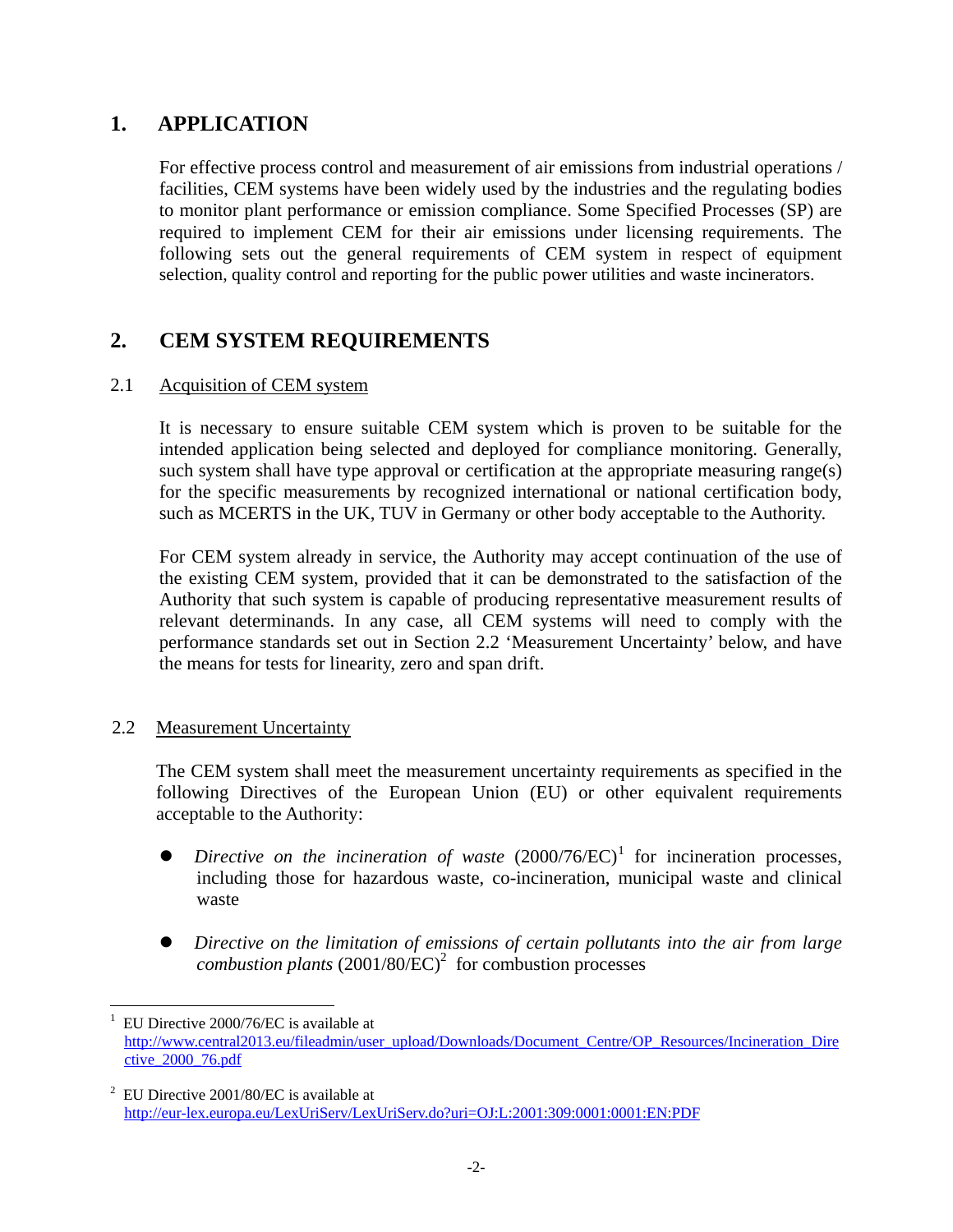For example, for power plant which is categorized as large combustion plant under the EU Directive 2001/80/EC, the CEM system's measurement uncertainty for  $SO_2$  and NOx shall not exceed 20% of the emission limit values at 95% confidence level, as specified in paragraph A(6) of the Annex VIII of the said EU Directive.

Please refer to Annex 1 for the requirements on the measurement uncertainty of CEM system under the aforementioned EU Directives.

The SP Licence holder shall demonstrate conformance to the CEM system's measurement uncertainty requirements once the system is installed and whenever the concerned plant is in operation.

#### 2.3 Quality Assurance and Quality Control (QA/QC)

The SP Licence holder shall develop a quality assurance plan (QAP) for the facility with details of the appropriate QC procedures to ensure the data quality of the CEM system. Suitable QA scheme with reference to the relevant EU Directives and EU Standards (such as EN 14181 – Quality Assurance of Automated Measuring Systems), or other equivalent international or national standards acceptable to the Authority shall be adopted and implemented. These QC procedures aim to demonstrate the correct selection, installation, calibration, and continuously valid operation of the CEM system on the plant.

The QA/QC test results including on-going QAP implementation records shall be properly documented and maintained in a manner acceptable to the Authority.

### **3. REAL-TIME DATA TRANSMISSION TO THE AUTHORITY**

The CEM data shall be transmitted to the Authority for real-time monitoring of the emissions from the licensed plant(s). The transmitted data, at the averaging time specified by the Authority, shall be directly measured by the CEM system and without correction to reference conditions where applicable. The corresponding data of peripheral measurements (for example, the data of flue gas moisture and oxygen contents) for conversion to reference conditions should also be transmitted to the Authority for assessment of licence compliance.

### **4. OTHER REQUIREMENTS**

The Authority may impose additional requirements on the CEM system and its implementation as and when appropriate.